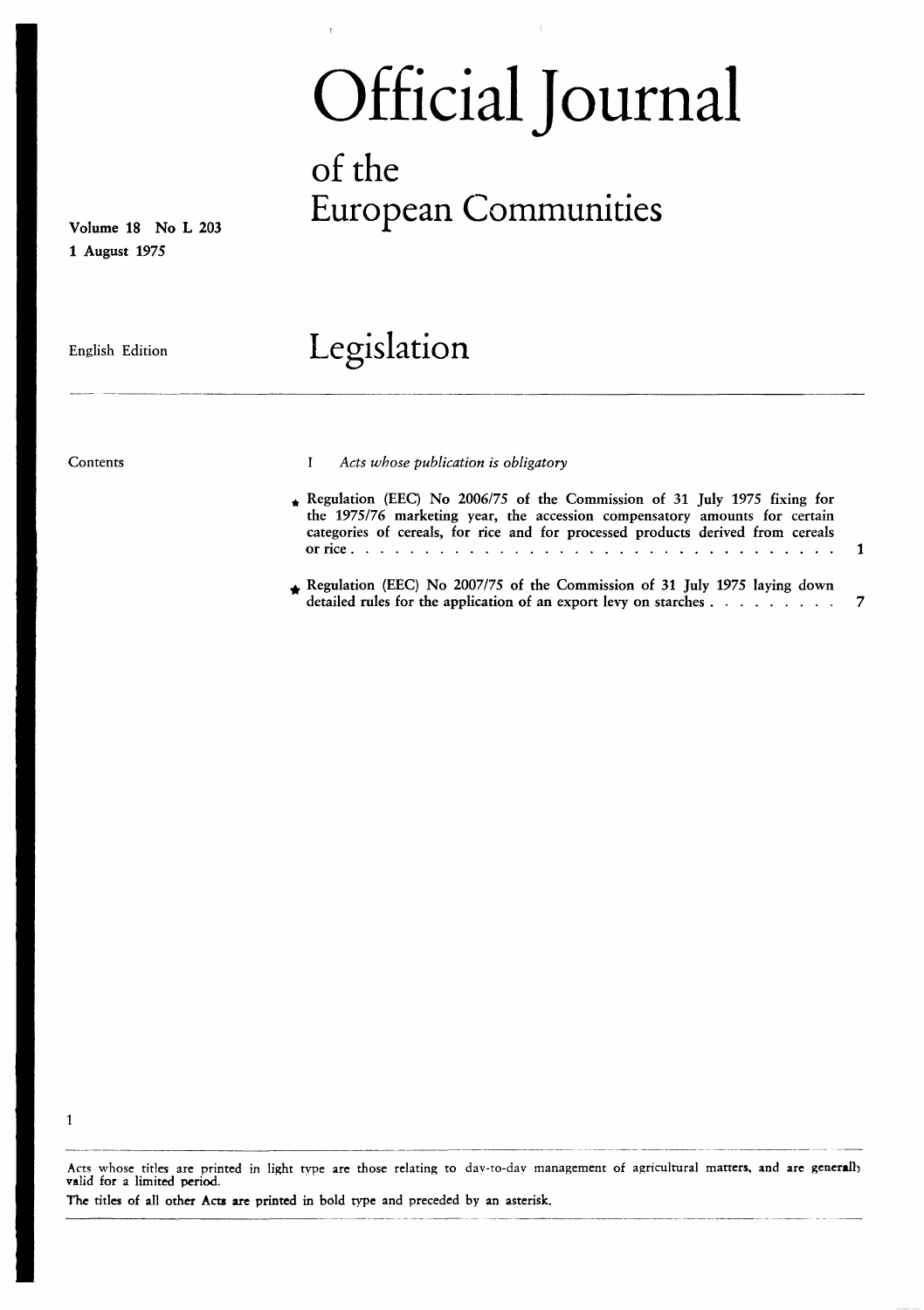I

#### (Acts whose publication is obligatory)

## REGULATION (EEC) No 2006/75 OF THE COMMISSION of 31 July 1975

#### fixing for the 1975/76 marketing year, the accession compensatory amounts for certain categories of cereals, for rice and for processed products derived from cereals or rice

#### THE COMMISSION OF THE EUROPEAN COMMUNITIES,

Having regard to the Treaty establishing the European Economic Community ;

Having regard to Council Regulation (EEC) No 229/73 (') of 31 January 1973 laying down general rules for the system of compensatory amounts for cereals and fixing these for certain products, as last amended by Regulation (EEC) No  $1860/74$  (2), and in particular Article 9 thereof ;

Having regard to Council Regulation (EEC) No  $243/73$  (3) of 31 January 1973 laying down general rules for the system of compensatory amounts for rice and fixing these amounts for certain products, and in particular Article  $7(1)$  thereof;

Whereas, in accordance with Article  $74(1)$  of the Act  $(4)$  on the conditions of accession and the adjustments to the Treaties, hereinafter referred to as the Act, and Article 2 of Regulation (EEC) No 229/73, the compensatory amounts for cereals for which no derived intervention price is fixed for the new Member States shall be derived from those applicable to the reference cereal for which a derived intervention price is fixed ; whereas Article 2 as aforesaid provides that this calculation is to be made by applying coefficients ;

Whereas the compensatory amounts for the reference cereals, together with the relevant coefficients, were fixed for the 1975/76 marketing year by Regulation (EEC) No  $1602/75$  (<sup>5</sup>); whereas by applying the coefficients to the compensatory amount for the reference cereal the compensatory amounts shown in Annex A are obtained ;

- $(2)$  OJ No L 197, 19. 7. 1974, p. 1.
- $\binom{3}{2}$  OJ No L 29, 1. 2. 1973, p. 26.
- $(+)$  OJ No L 73, 27. 3. 1972, p. 14.  $(5)$  OJ No L 164, 27. 6. 1975, p. 2.

Whereas, as regards round-grained husked rice, longgrained husked rice and broken rice, the compensatory amounts are in accordance with Article 80 of the Act to be fixed on the basis of those applicable during the preceding marketing year, and according to the rules on the alignment of prices laid down in Article 52 of the Act ;

Whereas it was necessary to introduce with effect from <sup>1</sup> April 1975 accession compensatory amounts for trade in starch products with certain new Member States the market prices of the basic products concerned, less the production refund, being lower in these new Member States than those obtaining in the other Member States ; whereas such a situation could give rise to a more beneficial supply situation in the new Member States than that which would obtain in other Member States ; whereas a compensatory amount would prevent such discrimination ;

Whereas Council Regulation (EEC) No 1955/75 (6) of 22 July 1975 on production refunds in the cereals and rice sectors has fixed a flat-rate refund for the whole marketing year ; whereas as a result it is possible to fix accession compensatory amounts for starch products which are valid for the whole year ;

Whereas the application of the provisions of Articles 74 (2) and 80 (2) of the Act to the products specified in Article <sup>1</sup> (c) or (d) of Council Regulation No 120/  $67/EEC$  ( $\frac{7}{13}$  June 1967 on the common organization of the market in cereals, as last amended by Regulation (EEC) No  $665/75$  ( $8$ ), and in Article 1 (1) (c) of Council Regulation No 359/67/EEC (9) of 25 July 1967 on the common organization of the market in rice, as last amended by Regulation (EEC) No  $668/75$  ( $10$ ), produces the compensatory amounts shown in Annex C ;

- $(8)$  OJ No L 72, 20. 3. 1975, p. 14.
- $(9)$  OJ No 174, 31. 7. 1967, p. 1.
- I0 ) OJ No <sup>L</sup> 72, 20 . 3 . 1975, p. 18 .

<sup>(1)</sup> OJ No L 27, 1. 2. 1973, p. 25.

<sup>(</sup>b) OJ No L 200, 31. 7. 1975, p. 1.

 $(7)$  OJ No 117, 19. 6. 1967, p. 2269/67.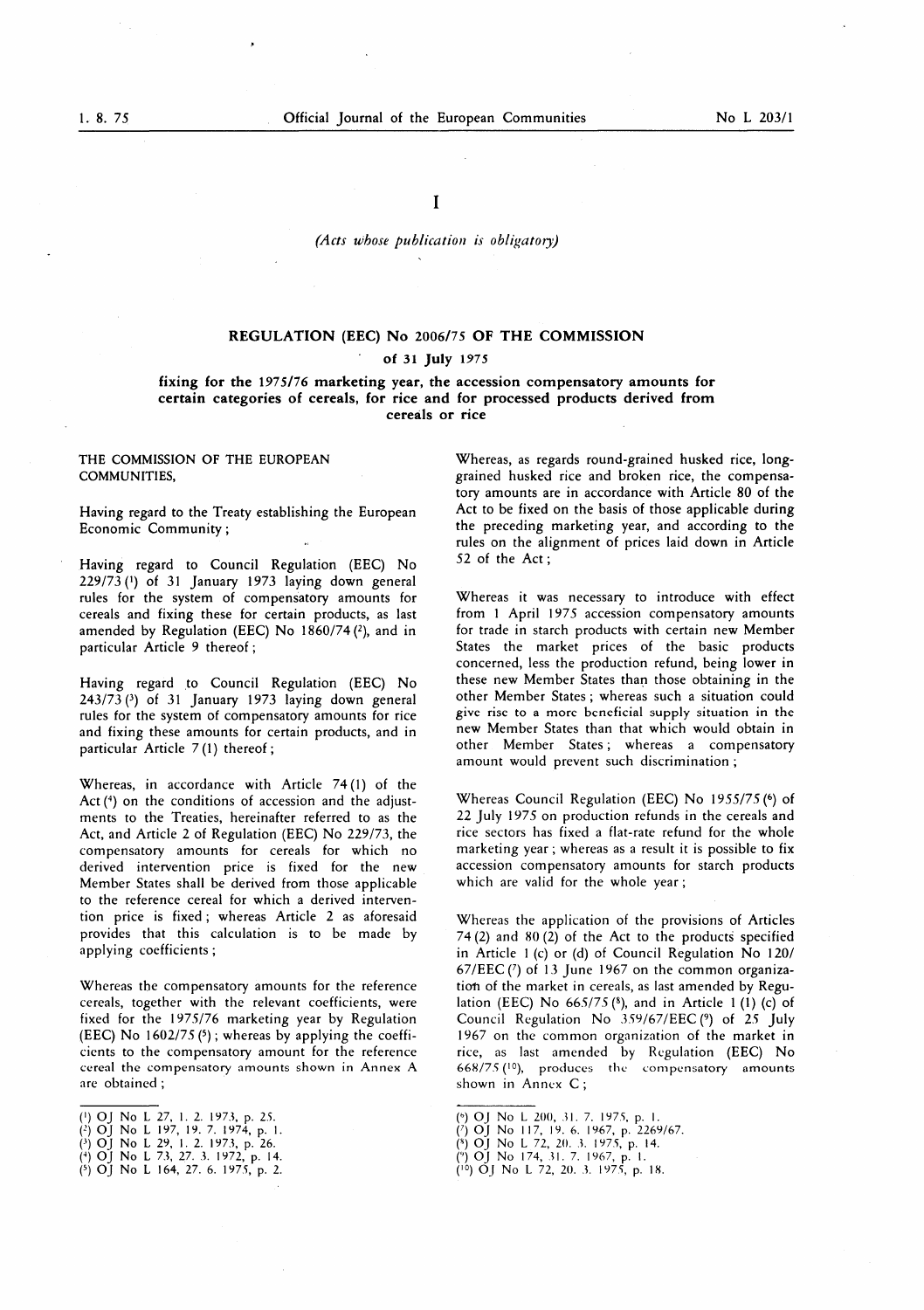$\mathcal{L}(\mathcal{A})$ 

Whereas the measures provided for in this Regulation are in accordance with the Opinion of the Management Committee for Cereals,

HAS ADOPTED THIS REGULATION :

#### Article <sup>1</sup>

For the 1975/76 marketing year, the compensatory amounts applicable to trade between the original Community and the new Member States, and between the latter and third countries, shall be as follows :

- (a) for the products specified in Article  $2(1)$  of Regulation (EEC) No 229/73, as shown in Annex  $A$ ;
- (b) for products coming within Article <sup>1</sup> (a) or (b) of Regulation No 359/67/EEC, as shown in Annex  $\mathbf{B}$  ;

(c) for products coming within Article <sup>1</sup> (c) or (d) of Regulation No 120/67/EEC or within Article <sup>1</sup> (1) (c) of Regulation No 359/67/EEC, as shown in Annex C.

#### Article 2

The compensatory amounts referred to in Articles <sup>1</sup> and 2(3) of Regulation (EEC) No 229/73 shall be as shown in Annex A.

#### Article 3

This Regulation shall enter into force on the day of its publication in the Official Journal of the European Communities.

This Regulation shall be binding in its entirety and directly applicable in all Member States.

 $\mathcal{L}(\mathcal{L})$  and  $\mathcal{L}(\mathcal{L})$  and  $\mathcal{L}(\mathcal{L})$  and  $\mathcal{L}(\mathcal{L})$ 

Done at Brussels, 31 July 1975.

 $\label{eq:2.1} \mathcal{L}(\mathcal{L}(\mathcal{L})) = \mathcal{L}(\mathcal{L}(\mathcal{L})) = \mathcal{L}(\mathcal{L}(\mathcal{L}))$ 

 $\mathcal{O}(\mathcal{O}(\log n))$ 

#### For the Commission

#### P.J. LARDINOIS

#### Member of the Commission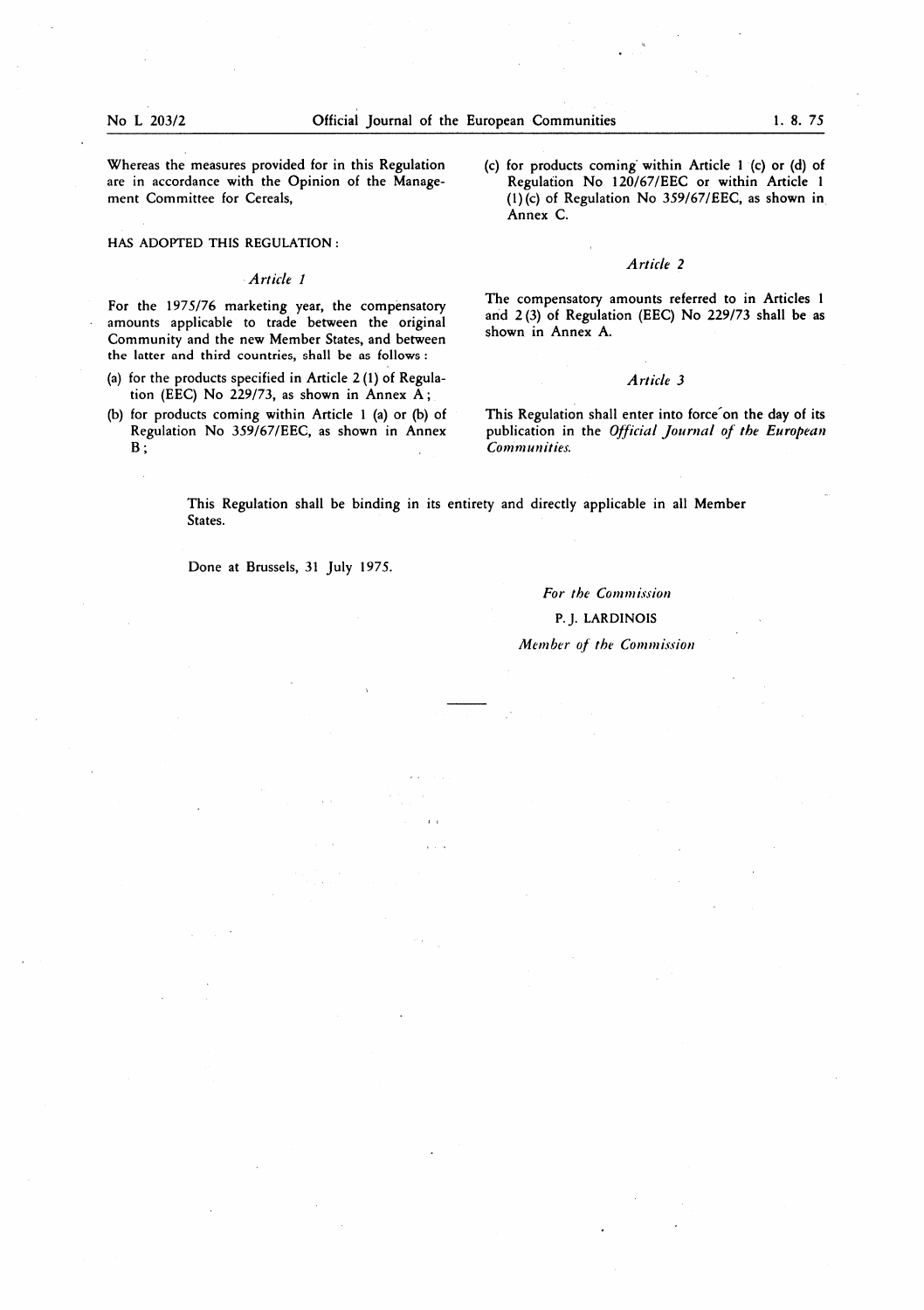#### ANNEXE  $A - BILAG A - ANHANG A - ALLEGATO A - BIJLAGE A - ANNEX A$

#### Céréales / Kornsorter / Getreide / Cereali / Granen / Cereals

(RE/UC/l 000 kg)

| Nº du tarif douanier commun                   | Echanges entre la Communauté dans sa composition originaire et<br>Udveksling mellem Fællesmarkedet<br>i dets originale sammensætning og<br>Handel zwischen der Gemeinschaft in ihrer<br>ursprünglichen Zusammensetzung und<br>Scambi fra la Comunità nella sua composizione originaria e |                                                           |       |  |  |
|-----------------------------------------------|------------------------------------------------------------------------------------------------------------------------------------------------------------------------------------------------------------------------------------------------------------------------------------------|-----------------------------------------------------------|-------|--|--|
| Position i den fælles toldtarif               |                                                                                                                                                                                                                                                                                          |                                                           |       |  |  |
| Nr. des Gemeinsamen Zolltarifs                |                                                                                                                                                                                                                                                                                          |                                                           |       |  |  |
| N. della tariffa doganale<br>comune           |                                                                                                                                                                                                                                                                                          |                                                           |       |  |  |
| Nr. van het gemeenschappelijk<br>douanetarief | Handelsverkeer tussen de Gemeenschap in haar<br>oorspronkelijke samenstelling en                                                                                                                                                                                                         |                                                           |       |  |  |
| CCT heading No                                |                                                                                                                                                                                                                                                                                          | Trade between the Community as originally constituted and |       |  |  |
|                                               | DK.                                                                                                                                                                                                                                                                                      | IRL                                                       | UK.   |  |  |
|                                               |                                                                                                                                                                                                                                                                                          |                                                           |       |  |  |
| 10.01 A                                       | 6,00                                                                                                                                                                                                                                                                                     | 4.50                                                      | 26.62 |  |  |
| 10.01 B                                       | 7,60                                                                                                                                                                                                                                                                                     | 9.17                                                      | 38.76 |  |  |
| 10.02                                         |                                                                                                                                                                                                                                                                                          | 9.65                                                      | 29.29 |  |  |
| 10.03                                         | 5,15                                                                                                                                                                                                                                                                                     | 8.80                                                      | 25.08 |  |  |
| 10.04                                         | 4,94                                                                                                                                                                                                                                                                                     | 8.39                                                      | 22.62 |  |  |
| 10.05 B                                       |                                                                                                                                                                                                                                                                                          | $11 - 17$                                                 | 23.35 |  |  |
| 10.07 B                                       |                                                                                                                                                                                                                                                                                          | 8.50                                                      | 23.20 |  |  |
| 10.07C                                        |                                                                                                                                                                                                                                                                                          | $11-70$                                                   | 23.32 |  |  |
|                                               |                                                                                                                                                                                                                                                                                          |                                                           |       |  |  |

#### ANNEXE  $B$  — BILAG  $B$  — ANHANG  $B$  — ALLEGATO  $B$  — BIJLAGE  $B$  — ANNEX  $B$

#### Riz / Ris / Reis / Riso / Rijst / Rice

(RE/UC/1 000 kg)

 $\label{eq:2.1} \mathcal{L}(\mathcal{L}^{\text{max}}_{\mathcal{L}}(\mathcal{L}^{\text{max}}_{\mathcal{L}}))\leq \mathcal{L}(\mathcal{L}^{\text{max}}_{\mathcal{L}}(\mathcal{L}^{\text{max}}_{\mathcal{L}}))$ 

| Nº du tarif douanier commun                   |        | Échanges entre la Communauté dans sa composition originaire et                   |            |  |  |
|-----------------------------------------------|--------|----------------------------------------------------------------------------------|------------|--|--|
| Position i den fælles toldtarif               |        | Udveksling mellem Fællesmarkedet<br>i dets originale sammensætning og            |            |  |  |
| Nr. des Gemeinsamen Zolltarifs                |        | Handel zwischen der Gemeinschaft in ihrer<br>ursprünglichen Zusammensetzung und  |            |  |  |
| N. della tariffa doganale<br>comune           |        | Scambi fra la Comunità nella sua composizione originaria e                       |            |  |  |
| Nr. van het gemeenschappelijk<br>douanetarief |        | Handelsverkeer tussen de Gemeenschap in haar<br>oorspronkelijke samenstelling en |            |  |  |
| CCT heading No                                |        | Trade between the Community as originally constituted and                        |            |  |  |
|                                               | DK.    | <b>IRL</b>                                                                       | <b>UK</b>  |  |  |
| $10.06$ A I a)                                | 49,16  | 49.16                                                                            | 49.16      |  |  |
| $10.06$ A I b)                                | 55,84  | 55.84                                                                            | 55.84      |  |  |
| $10.06$ A II a)                               | 61,45  | 61.45                                                                            | 61.45      |  |  |
| $10.06$ A II b)                               | 69,80  | 69.80                                                                            | 69.80      |  |  |
| 10.06 B I a                                   | 75,45  | 74.45                                                                            | 74.45      |  |  |
| 10.06 B I b                                   | 94,37  | 94.37                                                                            | 94.37      |  |  |
| 10.06 B II a)                                 | 79,29  | 79.29                                                                            | 79.29      |  |  |
| 10.06 B II b)                                 | 101,16 | 101:16                                                                           | $101 - 16$ |  |  |
| $10.06 \text{ C}$                             | 28,12  | 28.12                                                                            | 28.12      |  |  |

the contract of the contract of the contract of the contract of the contract of

 $\label{eq:2.1} \frac{1}{\sqrt{2\pi}}\int_{\mathbb{R}^3}\frac{1}{\sqrt{2\pi}}\int_{\mathbb{R}^3}\frac{1}{\sqrt{2\pi}}\int_{\mathbb{R}^3}\frac{1}{\sqrt{2\pi}}\int_{\mathbb{R}^3}\frac{1}{\sqrt{2\pi}}\int_{\mathbb{R}^3}\frac{1}{\sqrt{2\pi}}\int_{\mathbb{R}^3}\frac{1}{\sqrt{2\pi}}\frac{1}{\sqrt{2\pi}}\int_{\mathbb{R}^3}\frac{1}{\sqrt{2\pi}}\frac{1}{\sqrt{2\pi}}\int_{\mathbb{R}^3}\frac{$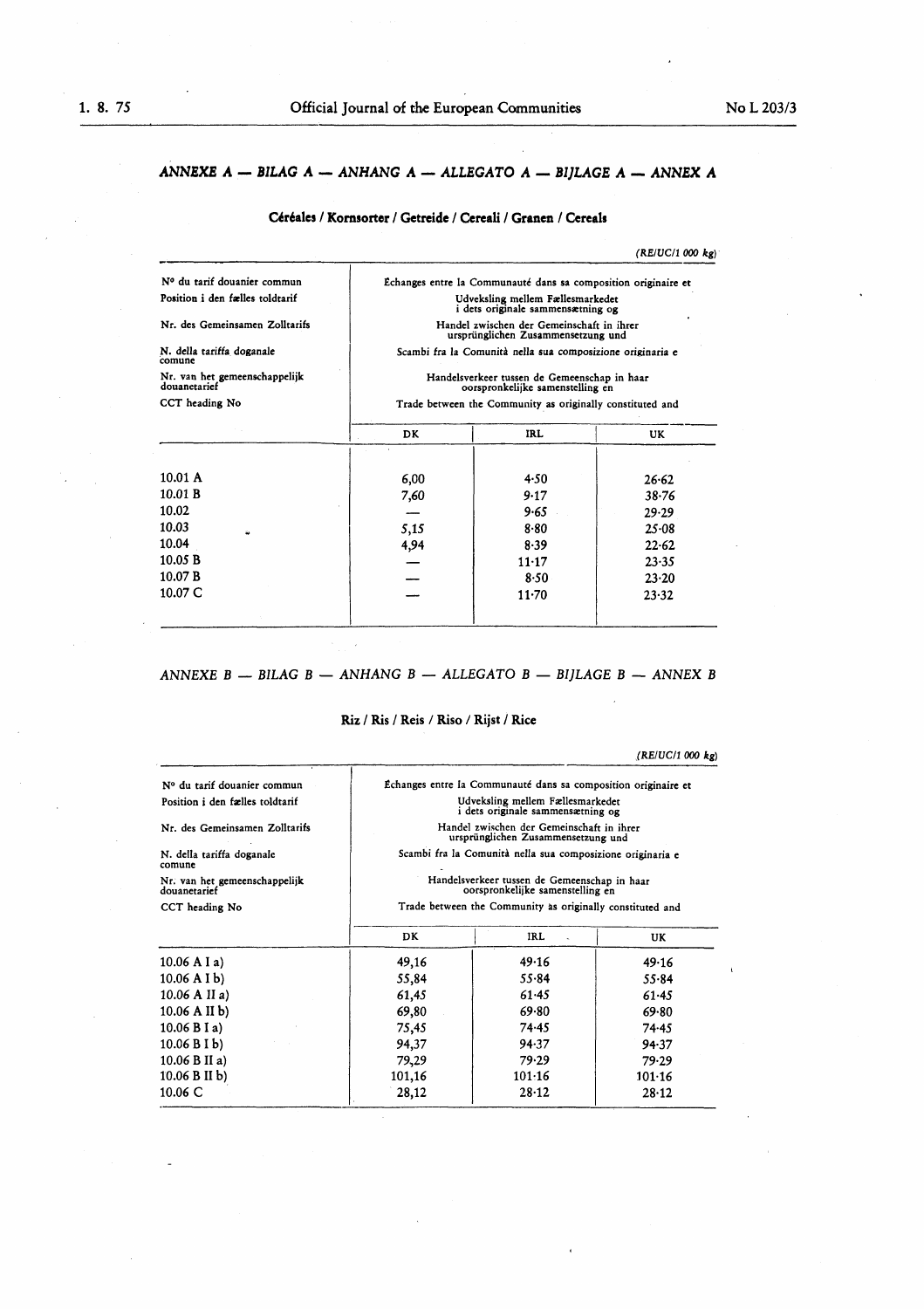$\overline{\phantom{a}}$ 

### ANNEXE C - BILAG C - ANHANG C - ALLEGATO C - BIJLAGE C - ANNEX C

Produits transformés à base de céréales et de riz / Produkter forarbejdet på basis af korn og ris Getreide- und Reisverarbeitungserzeugnisse / Prodotti trasformati a base di cereali e di riso Verwerkte produkten van tarwe en rijst / Products processed from cereals or rice

#### $(RE/UC/1000 kg)$

 $\label{eq:2.1} \frac{1}{\sqrt{2\pi}}\int_{\mathbb{R}^3}\frac{1}{\sqrt{2\pi}}\int_{\mathbb{R}^3}\frac{1}{\sqrt{2\pi}}\int_{\mathbb{R}^3}\frac{1}{\sqrt{2\pi}}\int_{\mathbb{R}^3}\frac{1}{\sqrt{2\pi}}\int_{\mathbb{R}^3}\frac{1}{\sqrt{2\pi}}\frac{1}{\sqrt{2\pi}}\int_{\mathbb{R}^3}\frac{1}{\sqrt{2\pi}}\frac{1}{\sqrt{2\pi}}\frac{1}{\sqrt{2\pi}}\frac{1}{\sqrt{2\pi}}\frac{1}{\sqrt{2\pi}}\$ 

| Nº du tarif douanier commun                   | Échanges entre la Communauté dans sa composition originaire et                                                                                |                                                                                  |           |
|-----------------------------------------------|-----------------------------------------------------------------------------------------------------------------------------------------------|----------------------------------------------------------------------------------|-----------|
| Position i den fælles toldtarif               | Udveksling mellem Fællesmarkedet<br>i dets originale sammensætning og                                                                         |                                                                                  |           |
| Nr. des Gemeinsamen Zolltarifs                | Handel zwischen der Gemeinschaft in ihrer<br>ursprünglichen Zusammensetzung und<br>Scambi fra la Comunità nella sua composizione originaria e |                                                                                  |           |
| N. della tariffa doganale<br>comune           |                                                                                                                                               |                                                                                  |           |
| Nr. van het gemeenschappelijk<br>douanetarief |                                                                                                                                               | Handelsverkeer tussen de Gemeenschap in haar<br>oorspronkelijke samenstelling en |           |
| CCT heading No                                |                                                                                                                                               | Trade between the Community as originally constituted and                        |           |
|                                               | DK                                                                                                                                            | <b>IRL</b>                                                                       | UK        |
| 07.06 A                                       | 0,93                                                                                                                                          | 1.58                                                                             | 4.51      |
| 11.01 A                                       | 8,07                                                                                                                                          | 5.57                                                                             | 35.04     |
| 11.01 B                                       |                                                                                                                                               | $12 - 78$                                                                        | $38 - 78$ |
| 11.01 C                                       | 7,21                                                                                                                                          | 12.32                                                                            | 35.11     |
| 11.01 D                                       | 6,92                                                                                                                                          | $11 - 75$                                                                        | 31.67     |
| 11.01 E I                                     |                                                                                                                                               | 15.64                                                                            | 32.69     |
| 11.01 E II                                    |                                                                                                                                               | 11.39                                                                            | 23.82     |
| 11.01 F                                       | 29,81                                                                                                                                         | 29.81                                                                            | 29.81     |
| 11.01H                                        |                                                                                                                                               | 8.67                                                                             | 23.66     |
| 11.01 K                                       |                                                                                                                                               | 11.93                                                                            | $23 - 79$ |
| 11.02 A I a)                                  |                                                                                                                                               | 13.64                                                                            | 54.57     |
| 11.02 A I b)                                  | 10,66                                                                                                                                         | 6.02                                                                             | 37.84     |
| 11.02 A II                                    | 8,72                                                                                                                                          | 13.51                                                                            | 41.01     |
| 11.02 A III                                   |                                                                                                                                               |                                                                                  | 35.11     |
| 11.02 A IV                                    | 7,21                                                                                                                                          | 12.32                                                                            | 31.67     |
|                                               | 6,92                                                                                                                                          | $11 - 75$                                                                        | 32.69     |
| 11.02 A V a) 1                                |                                                                                                                                               | 15.64                                                                            |           |
| 11.02 A V a) 2                                |                                                                                                                                               | 15.64                                                                            | 32.69     |
| 11.02 A V b)                                  |                                                                                                                                               | 11.39                                                                            | 23.82     |
| 11.02 A VI                                    | 29,81                                                                                                                                         | 29.81                                                                            | 29.81     |
| 11.02 A VIII                                  |                                                                                                                                               | 8.67                                                                             | 23.66     |
| 11.02 A IX                                    | -----                                                                                                                                         | 11.93                                                                            | 23.79     |
| 11.02 $B I a$ ) 1                             | 7,21                                                                                                                                          | 12.32                                                                            | $35 - 11$ |
| 11.02 B I a) 2 aa)                            | 5,04                                                                                                                                          | 8.56                                                                             | 23.07     |
| 11.02 B I a) 2 bb)                            | 6,92                                                                                                                                          | $11 - 75$                                                                        | 31.67     |
| 11.02 B I a) $4$                              |                                                                                                                                               | 11.90                                                                            | $32 - 48$ |
| 11.02 B I b) 1                                | 7,21                                                                                                                                          | 12.32                                                                            | 35.11     |
| $11.02 B I b$ ) 2                             | 6,92                                                                                                                                          | $11-75$                                                                          | 31.67     |
| 11.02 $B I b$ ) 4                             |                                                                                                                                               | 11.90                                                                            | 32.48     |
| 11.02 B II a)                                 | 7,98                                                                                                                                          | 5.99                                                                             | $35 - 40$ |
| 11.02 B II b)                                 |                                                                                                                                               | 12.83                                                                            | 38.96     |
| 11.02 B II c)                                 |                                                                                                                                               | 15.64                                                                            | 32.69     |
| 11.02 B II d)                                 |                                                                                                                                               | 16.38                                                                            | 32.65     |
| 11.02 C I                                     | 8,40                                                                                                                                          | 6.30                                                                             | 37.27     |
| 11.02 C II                                    |                                                                                                                                               | 13.51                                                                            | 41.01     |
| 11.02 C III                                   | 7,21                                                                                                                                          | 12.32                                                                            | 35.11     |
| 11.02 C IV                                    | 6,92                                                                                                                                          | $11 - 75$                                                                        | 31.67     |
| 11.02 C V                                     |                                                                                                                                               | 15.64                                                                            | 32.69     |
| 11.02 C VII                                   |                                                                                                                                               | 11.90                                                                            | 32.48     |
| 11.02 C VIII                                  |                                                                                                                                               | 16.38                                                                            | 32.65     |
| 11.02 D I                                     | 6,12                                                                                                                                          | 4.59                                                                             | 27.15     |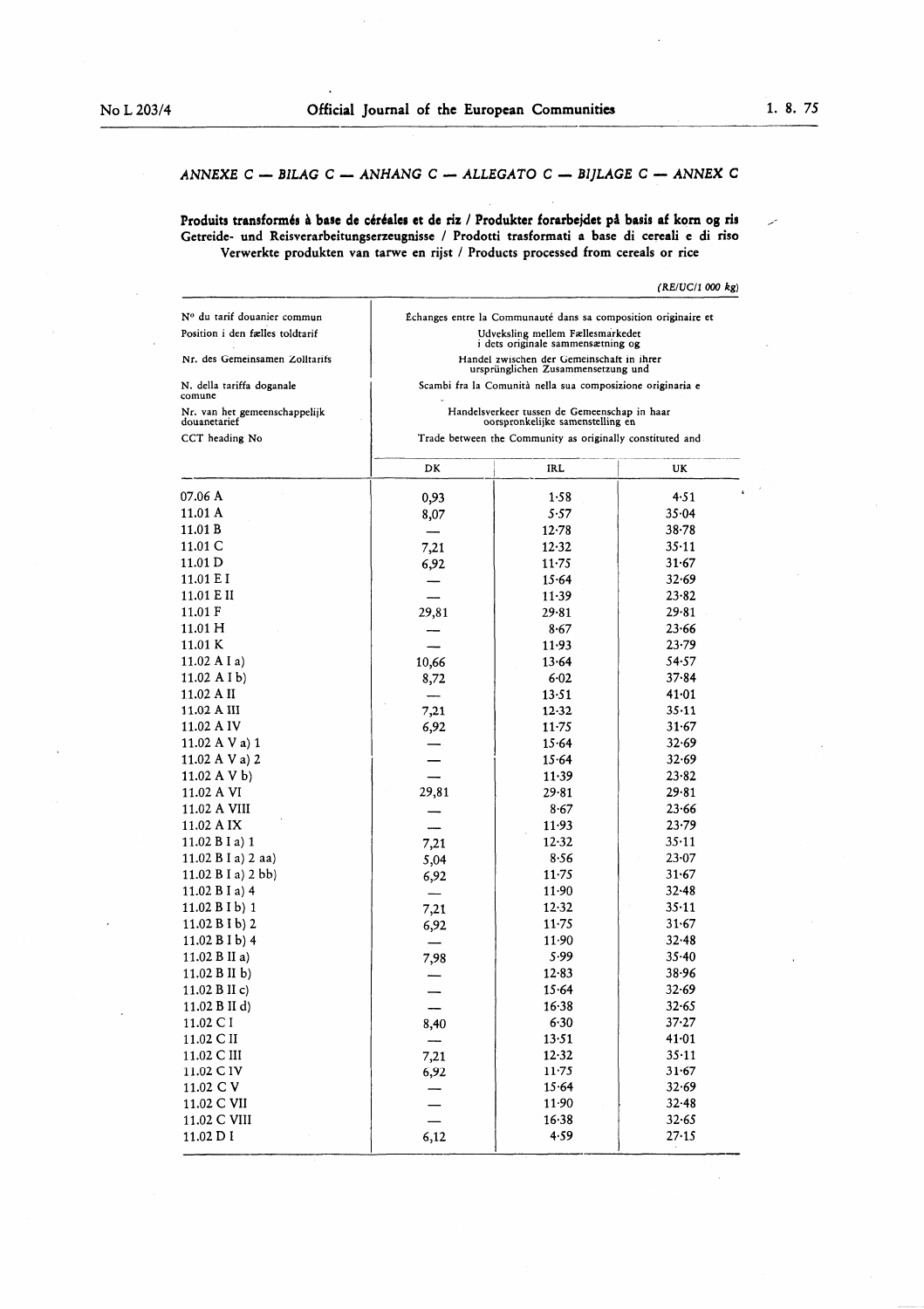| (RE/UC/1000 kg) |
|-----------------|
|-----------------|

| N. della tariffa doganale<br>comune           |                                                           | Scambi fra la Comunità nella sua composizione originaria e                       |                |
|-----------------------------------------------|-----------------------------------------------------------|----------------------------------------------------------------------------------|----------------|
| Nr. van het gemeenschappelijk<br>douanetarief |                                                           | Handelsverkeer tussen de Gemeenschap in haar<br>oorspronkelijke samenstelling en |                |
| CCT heading No                                | Trade between the Community as originally constituted and |                                                                                  |                |
| e                                             | DK                                                        | IRL                                                                              | UK             |
| 11.02 D II                                    | ٠                                                         | 9.84                                                                             | 29.88          |
| 11.02 D III                                   | 5,25                                                      | 8.98                                                                             | 25.58          |
| 11.02 D IV                                    | 5,04                                                      | 8.56                                                                             | 23.07          |
| 11.02 D V                                     |                                                           | $11 - 79$                                                                        | 23.82          |
| 11.02 D VII                                   |                                                           | 8.67                                                                             | 23.66          |
| 11.02 D VIII                                  |                                                           | 11.93                                                                            | 23.79          |
| 11.02 $E I a$ ) 1                             | 5,25                                                      | 8.98                                                                             | 25.58          |
| 11.02 E I a) 2                                | 5,04                                                      | 8.56                                                                             | 23.07          |
| 11.02 $E I a$ ) 4                             |                                                           | 8.67                                                                             | 23.66          |
| 11.02 $E I b$ ) 1                             | 7,21                                                      | 12.32<br>$11 - 75$                                                               | 35.11<br>31.67 |
| 11.02 $E I b$ ) 2<br>$11.02$ E I b) 4         | 6,92                                                      | 11.90                                                                            | $32 - 48$      |
| 11.02 E II a)                                 | 8,40                                                      | 6.30                                                                             | 37.27          |
| 11.02 E II b)                                 |                                                           | 13.51                                                                            | 41.01          |
| 11.02 E II c)                                 |                                                           | 15.64                                                                            | 32.69          |
| 11.02 E II d)                                 |                                                           | 16.38                                                                            | 32.65          |
| $11.02$ E II e) 1                             | 39,37                                                     | 39.37                                                                            | 39.37          |
| 11.02 F I                                     | 6,12                                                      | 4.59                                                                             | 27.15          |
| 11.02 F II                                    |                                                           | 9.84                                                                             | 29.88          |
| 11.02 F III                                   | 5,25                                                      | 8.98                                                                             | 25.88          |
| 11.02 F IV                                    | 5,04                                                      | 8.56                                                                             | 23.07          |
| 11.02 F V                                     |                                                           | $11 - 38$                                                                        | 23.82          |
| 11.02 F VI                                    | 28,68                                                     | $28 - 68$                                                                        | $28 - 68$      |
| 11.02 F VIII                                  |                                                           | 8.67                                                                             | 23.66          |
| 11.02 F IX                                    |                                                           | 11.93<br>1.13                                                                    | 23.79          |
| 11.02 G I                                     | 1,50                                                      | 2.79                                                                             | 6.66<br>5.84   |
| 11.02 G II<br>11.06 A                         | 0,93                                                      | 1.58                                                                             | 4.51           |
| 11.06 B I                                     |                                                           | 1.88                                                                             | 21.49          |
| 11.06 B II                                    |                                                           | 17.98                                                                            | 37.59          |
| 11.07 A I a)                                  | 10,68                                                     | 8.01                                                                             | 47.38          |
| 11.07 A I b                                   | 7,98                                                      | 5.99                                                                             | 35.40          |
| 11.07 A II a)                                 | 9,17                                                      | 15.66                                                                            | 44.64          |
| 11.07 A II b)                                 | 6,85                                                      | $11-70$                                                                          | 33.36          |
| 11.07 B                                       | 7,98                                                      | 13.64                                                                            | 38.87          |
| 11.08 A I                                     |                                                           | 1.88                                                                             | 21.49          |
| 11.08 A II                                    | 24,05                                                     | 24.05                                                                            | 24.05          |
| 11.08 A III                                   |                                                           |                                                                                  | 22.70<br>21.49 |
| 11.08 A IV                                    |                                                           | 1.88                                                                             | 21.49          |
| 11.08 A V                                     |                                                           | 1.88                                                                             | 41.28          |
| 11.09 A<br>11.09 B                            |                                                           |                                                                                  | 41.28          |
| 17.02 B II a)                                 |                                                           | 2.46(1)                                                                          | 28.94(1)       |
| 17.02 B II b)                                 |                                                           | 1.88(1)                                                                          | $21.49$ (1)    |
| 17.05 B I                                     |                                                           | 2.46                                                                             | 28.04          |
| 17.05 B II                                    |                                                           | 1.88                                                                             | 21.49          |
| 23.02 A I a                                   | 0,89                                                      | 1.96                                                                             | 6.00           |
| 23.02 A I b) 1                                | 0,89                                                      | 1.96                                                                             | 6.00           |
|                                               |                                                           |                                                                                  |                |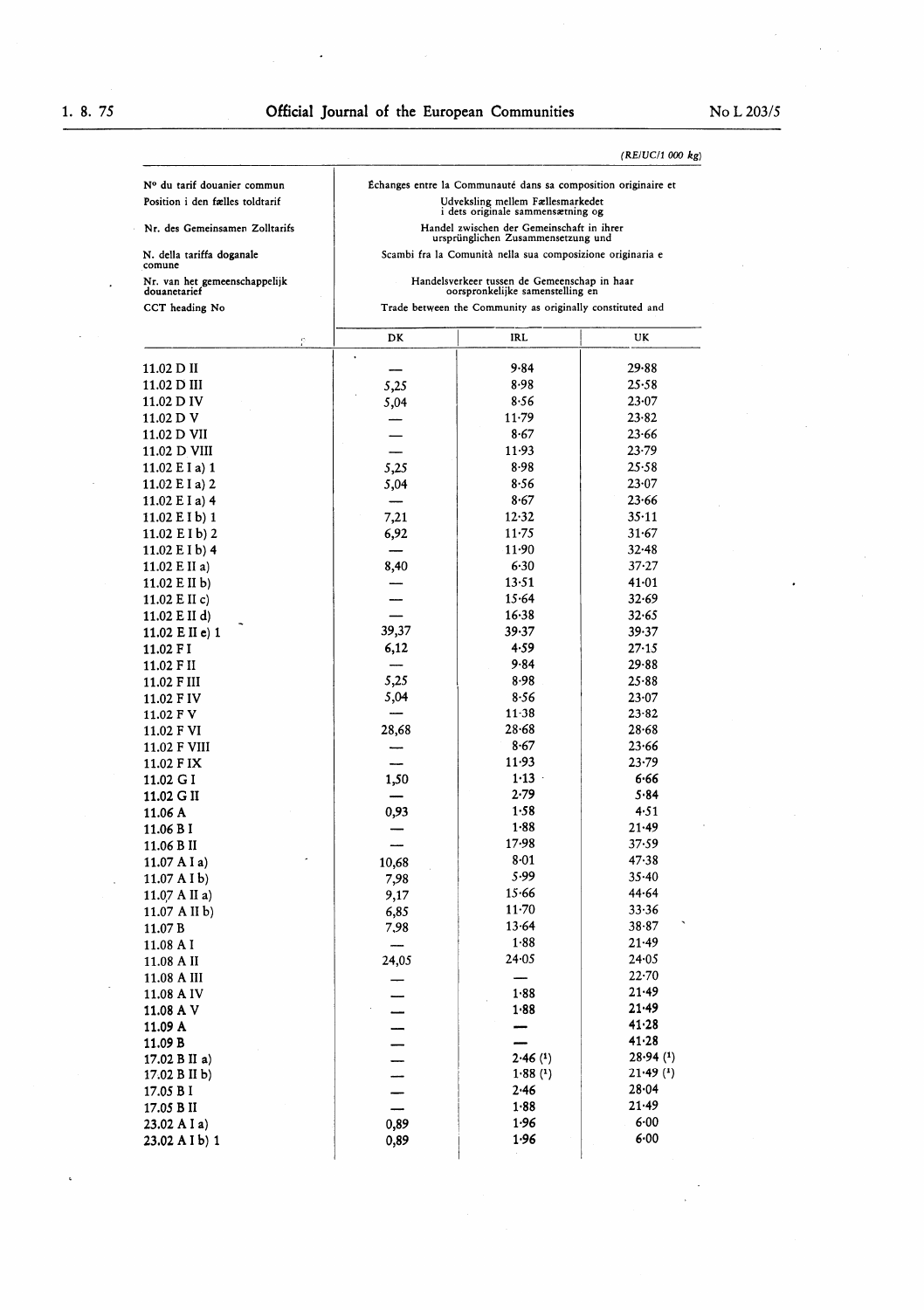$\label{eq:2.1} \mathcal{L}(\mathcal{L}^{\text{max}}_{\mathcal{L}}(\mathcal{L}^{\text{max}}_{\mathcal{L}}(\mathcal{L}^{\text{max}}_{\mathcal{L}}(\mathcal{L}^{\text{max}}_{\mathcal{L}^{\text{max}}_{\mathcal{L}}(\mathcal{L}^{\text{max}}_{\mathcal{L}^{\text{max}}_{\mathcal{L}^{\text{max}}_{\mathcal{L}^{\text{max}}_{\mathcal{L}^{\text{max}}_{\mathcal{L}^{\text{max}}_{\mathcal{L}^{\text{max}}_{\mathcal{L}^{\text{max}}_{\mathcal{L}^{\text{max}}$ 

#### (RE/UC/1000 kg)

| Nº du tarif douanier commun                   | Échanges entre la Communauté dans sa composition originaire et<br>Udveksling mellem Fællesmarkedet<br><i>i</i> dets originale sammensætning og<br>Handel zwischen der Gemeinschaft in ihrer<br>ursprünglichen Zusammensetzung und<br>Scambi fra la Comunità nella sua composizione originaria e |                                                           |           |  |
|-----------------------------------------------|-------------------------------------------------------------------------------------------------------------------------------------------------------------------------------------------------------------------------------------------------------------------------------------------------|-----------------------------------------------------------|-----------|--|
| Position i den fælles toldtarif               |                                                                                                                                                                                                                                                                                                 |                                                           |           |  |
| Nr. des Gemeinsamen Zolltarifs                |                                                                                                                                                                                                                                                                                                 |                                                           |           |  |
| N. della tariffa doganale<br>comune           |                                                                                                                                                                                                                                                                                                 |                                                           |           |  |
| Nr. van het gemeenschappelijk<br>douanetarief | Handelsverkeer tussen de Gemeenschap in haar<br>oorspronkelijke samenstelling en                                                                                                                                                                                                                |                                                           |           |  |
| CCT heading No                                |                                                                                                                                                                                                                                                                                                 | Trade between the Community as originally constituted and |           |  |
|                                               | DK.                                                                                                                                                                                                                                                                                             | IRL                                                       | <b>UK</b> |  |
| $23.02$ A I b) 2                              | 0,89                                                                                                                                                                                                                                                                                            | 1.96                                                      | 6.00      |  |
| $23.02$ A II a)                               | 0,89                                                                                                                                                                                                                                                                                            | 1.96                                                      | 6.00      |  |
| $23.02$ A II b)                               | 0,89                                                                                                                                                                                                                                                                                            | 1.96                                                      | 6.00      |  |
| 23.03 A I                                     |                                                                                                                                                                                                                                                                                                 | 2.34                                                      | $26 - 70$ |  |
| 23.07 B I a) 1                                |                                                                                                                                                                                                                                                                                                 | 1.79                                                      | 3.74      |  |
| 23.07 B I a) 2                                |                                                                                                                                                                                                                                                                                                 | 1.79                                                      | 3.74      |  |
| $23.07 B I b$ ) 1                             |                                                                                                                                                                                                                                                                                                 | 5.59                                                      | $11 - 68$ |  |
| 23.07 B I b) 2                                |                                                                                                                                                                                                                                                                                                 | 5.59                                                      | $11-68$   |  |
| 23.07 B I c) 1                                |                                                                                                                                                                                                                                                                                                 | 8.38                                                      | 17.51     |  |
| $23.07 B I c$ ) 2                             |                                                                                                                                                                                                                                                                                                 | 8.38                                                      | 17.51     |  |

(') Les produits relevant de la sous-position tarifaire 17.02 B I sont, en vertu règlement n° 189/66/CEE, soumis au même régime que celui pour les produits relevant de la sous-position 17.02 <sup>B</sup> II.

Toutefois, à l'importation en Irlande, l'élément fixe applicable pour les produits de la sous-position tarifaire 17.02 B <sup>I</sup> a) est fixé à zéro ; pour les campagnes suivantes, en ce qui concerne les importations en provenance des pays tiers, cet élément est adapté conformément aux dispositions de l'article 59 paragraphe 2 de l'acte.

For de varer, der henhører under position 17.02 B <sup>I</sup> gælder, <sup>i</sup> henhold til forordning nr. 189/66/EØF, den samme ordning som den , der gælder for varer henhørende under position 17.02 B II. Ved indførsel til Irland sættes det faste element gældende for varer henhørende under pos. 17.02 <sup>B</sup> I a) dog til nul ; for de følgende produktionsår tilpasses dette element, for så vidt angår indførser fra tredjelande i overensstemmelse med<br>bestemmelserne i artikel 59, stk. 2 i akten.

Für die unter die Tarifstelle 17.02 B I fallenden Erzeugnisse gilt gemäß der ( Verordnung Nr. 189/66/EWG die gleiche Regelung wie für die Tarifstelle ,17.02 <sup>B</sup> II. Der bei der Einfuhr nach Irland für die Erzeugnisse der Tarifstelle 17.02 B <sup>I</sup> a) geltende feste Teilbetrag wird jedoch auf Null festgesetzt ; für die darauffolgenden Wirtschaftsjahre wird dieser Teilbetrag für Einfuhren aus, dritten Ländern gemäß Artikel 59 Absatz 2 der Beitrittsakte angepaßt.

I prodotti di cui alla sottovoce n . 17.02 <sup>B</sup> I sono, ai sensi del regolamento n . 189/66/CEE, sottoposti allo stesso regime previsto per i prodotti di cui alla sottovoce n. 17.02 B II.

Tuttavia, all'importazione in Irlanda, l'elemento fisso applicabile per <sup>i</sup> prodotti della sottovoce tariffaria 17.02 <sup>B</sup> <sup>I</sup> a) è fissato a zero ; per le campagne successive, detto elemento è adattato, per le importazioni in provenienza dai paesi terzi, in conformità dell'articolo 59, paragrafo 2, dell'atto.

De produkten die vallen onder onderverdeling 17.02 B I zijn krachtens Verordening nr. 189/66/EEG onderworpen aan dezelfde regeling als de produkten van onderverdeling 17.02 B II.

Voor invoer in Ierland evenwel wordt het vaste element voor de produkten van onderverdeling 17.02 B I a) van het gemeenschappelijjk douanetarief vastgesteld op nul ; voor het daarop volgende verkoopseizoen wordt dit element voor de invoer uit derde landen aangepast overeenkomstig het bepaalde in artikel 59, lid 2, van de Akte.

Pursuant to Regulation No 189/66/EEC, the products falling within subheading 17.02 B I shall be subject to the same treatment as products falling within subheading 17.02 B II . However the fixed component applicable to imports into Ireland of products falling within tariff subheading 17.02 B I a) is (fixed at zero ; for subsequent marketing years this component shall be adjusted, in respect of imports from third countries, in accordance with Article 59 (2) of the Act.

 $\label{eq:2} \frac{1}{2}\sum_{i=1}^n\frac{1}{2}\sum_{j=1}^n\frac{1}{2}\sum_{j=1}^n\frac{1}{2}\sum_{j=1}^n\frac{1}{2}\sum_{j=1}^n\frac{1}{2}\sum_{j=1}^n\frac{1}{2}\sum_{j=1}^n\frac{1}{2}\sum_{j=1}^n\frac{1}{2}\sum_{j=1}^n\frac{1}{2}\sum_{j=1}^n\frac{1}{2}\sum_{j=1}^n\frac{1}{2}\sum_{j=1}^n\frac{1}{2}\sum_{j=1}^n\frac{1}{2}\sum_{j=1}^n\frac{$ 

 $\label{eq:2.1} \frac{1}{\sqrt{2}}\left(\frac{1}{\sqrt{2}}\right)^{2} \left(\frac{1}{\sqrt{2}}\right)^{2} \left(\frac{1}{\sqrt{2}}\right)^{2} \left(\frac{1}{\sqrt{2}}\right)^{2} \left(\frac{1}{\sqrt{2}}\right)^{2} \left(\frac{1}{\sqrt{2}}\right)^{2} \left(\frac{1}{\sqrt{2}}\right)^{2} \left(\frac{1}{\sqrt{2}}\right)^{2} \left(\frac{1}{\sqrt{2}}\right)^{2} \left(\frac{1}{\sqrt{2}}\right)^{2} \left(\frac{1}{\sqrt{2}}\right)^{2} \left(\$ 

 $\label{eq:2.1} \mathbf{J} = \mathbf{J} \mathbf{J} + \mathbf{J} \mathbf{J} \mathbf{J}$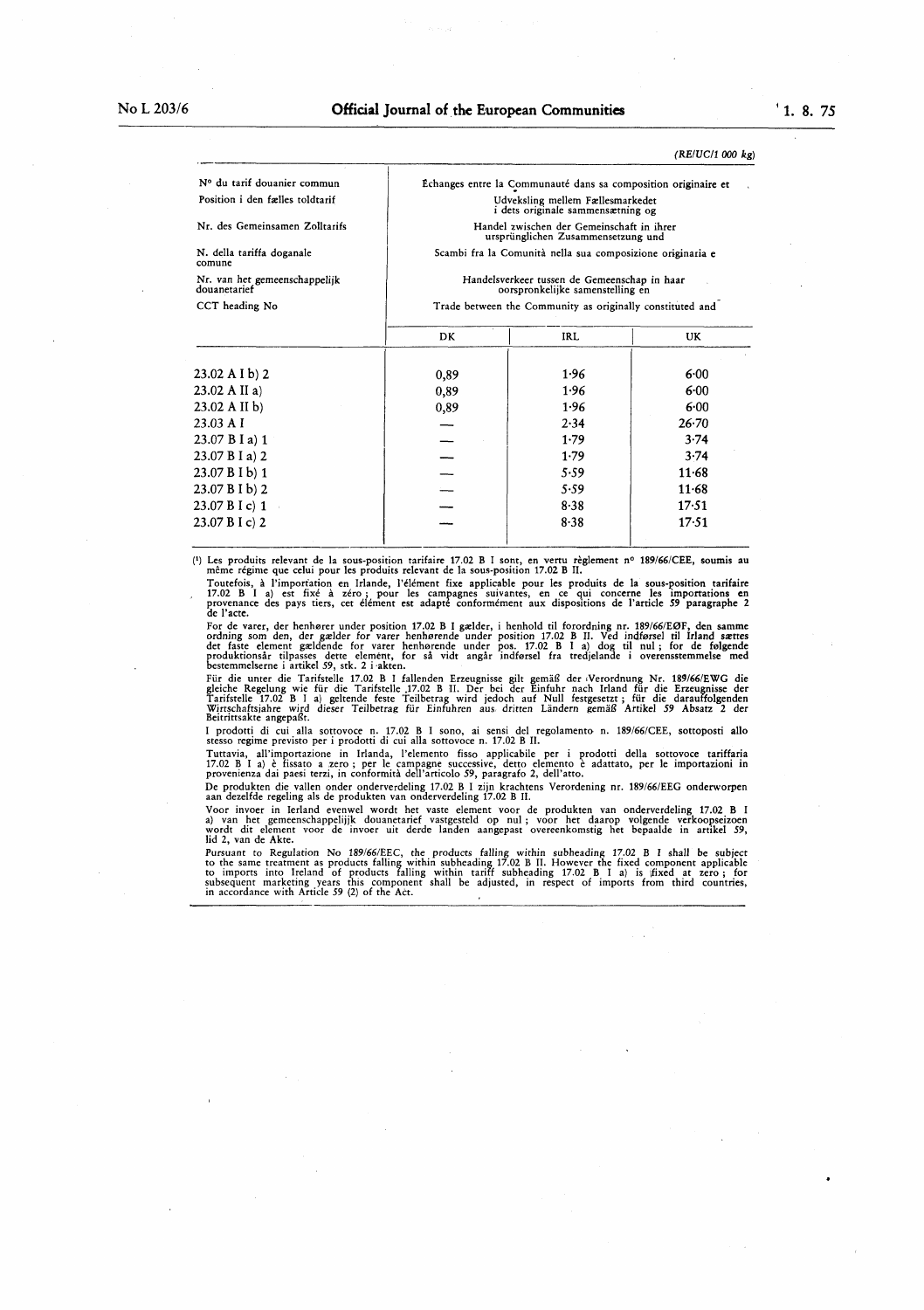#### REGULATION (EEC) No 2007/75 OF THE COMMISSION

#### of 31 July 1975

#### laying down detailed rules for the application of an export levy on starches

#### THE COMMISSION OF THE EUROPEAN COMMUNITIES,

Having regard to the Treaty establishing the European Economic Community ;

Having regard to Council Regulation No 120/  $67/EEC$  ( $\frac{1}{1}$ ) of 13 June 1967 on the common organization of the market in cereals, as last amended by Regulation (EEC) No  $665/75$  (2);

Having regard to Council Regulation No 359/ 67/EEC  $(3)$  of 25 July 1967 on the common organization of the market in rice, as last amended by Regulation (EEC) No  $668/75$  (4);

Having regard to Council Regulation (EEC) No <sup>1</sup> 955/75 (5 ) of 22 July 1975 on production refunds in the cereals and rice sectors, and in particular Article 8 (a) thereof ;

Whereas Article 6 (2) of Regulation (EEC) No 1955/75 provides that if world market prices for maize and common wheat or for broken rice appreciably and persistently exceed their respective threshold prices, minus the production refund ;

Whereas, if the import levy on the basic product is more than 3 units of account/metric ton less than the amount of the production refund and if this situation continues for at least a fortnight, the conditions required by Article 6 (2) of Regulation (EEC) No <sup>1</sup> 955/75 for the introduction of an export levy may be considered as fulfilled ;

Whereas the method of calculating the export levy in the situation oulined above must be defined ; whereas, to that end, a fixed rate system should be adopted on similar lines to that in force for calculating the import levy and the export refund on products processed from cereals and from rice ;

Whereas to ensure that the calculation of the export levy is as up to date as possible, it should be based on price factors valid during the week preceding that on fixing ; whereas it should be allowed to remain in force for one week only so that it may be adjusted to any world market price fluctations ;

Whereas under Regulation (EEC) No 1955/75 the production refund to be taken into consideration in the new Member States is the production refund applicable in the Community as originally constituted less the relevant compensatory amount ;

Whereas use should be made of the possibility of fixing export levies in advance in the light of market conditions and of the exigencies of international trade, particularly for the purpose of concluding long-term contracts ;

Whereas Commission Regulation (EEC) No 645/75 (6) of 13 March 1975 laid down common methods of applying export levies and taxes for agricultural products, whereas the provisions of this Regulation apply to export levies for starch products ;

Whereas the measures provided for in this Regulation are in accordance with the Opinion of the Management Committee for Cereals,

HAS ADOPTED THIS REGULATION :

#### Article <sup>1</sup>

1. The export levy provided for in Article 6 (2) of Regulation No 1955/75 shall be introduced when it is found that the import levy on maize, common wheat or broken rice is at least 3 units of account/metric ton less than the amount of the production refund valid in the current month and that the average of the levies valid in the immediately following fortnight is at least 3 units of account/metric ton less than the average of the production refund valid in that fortnight.

2 . (a) The export levy shall be equal, per metric ton of basic product, to the difference between the production refund valid on the day on which this export levy is fixed and the average of the import levies applicable on the seven days preceding the day it comes into force.

<sup>(«)</sup> OJ No 117, 19 . 6. 1967, p. 2269/67.

<sup>(2)</sup> OJ No L 72, 20. 3. 1975, p. 14.

 $(3)$  OJ No 174, 31, 7, 1967, p. 1.

<sup>{\*)</sup> O'L No L 72, 20. 3 . 1975, p. 18 .

<sup>(5)</sup> OJ No L 200, 31, 7, 1975, p. 1. (a) OJ No L 67, 14, 3, 1975, p. 16.